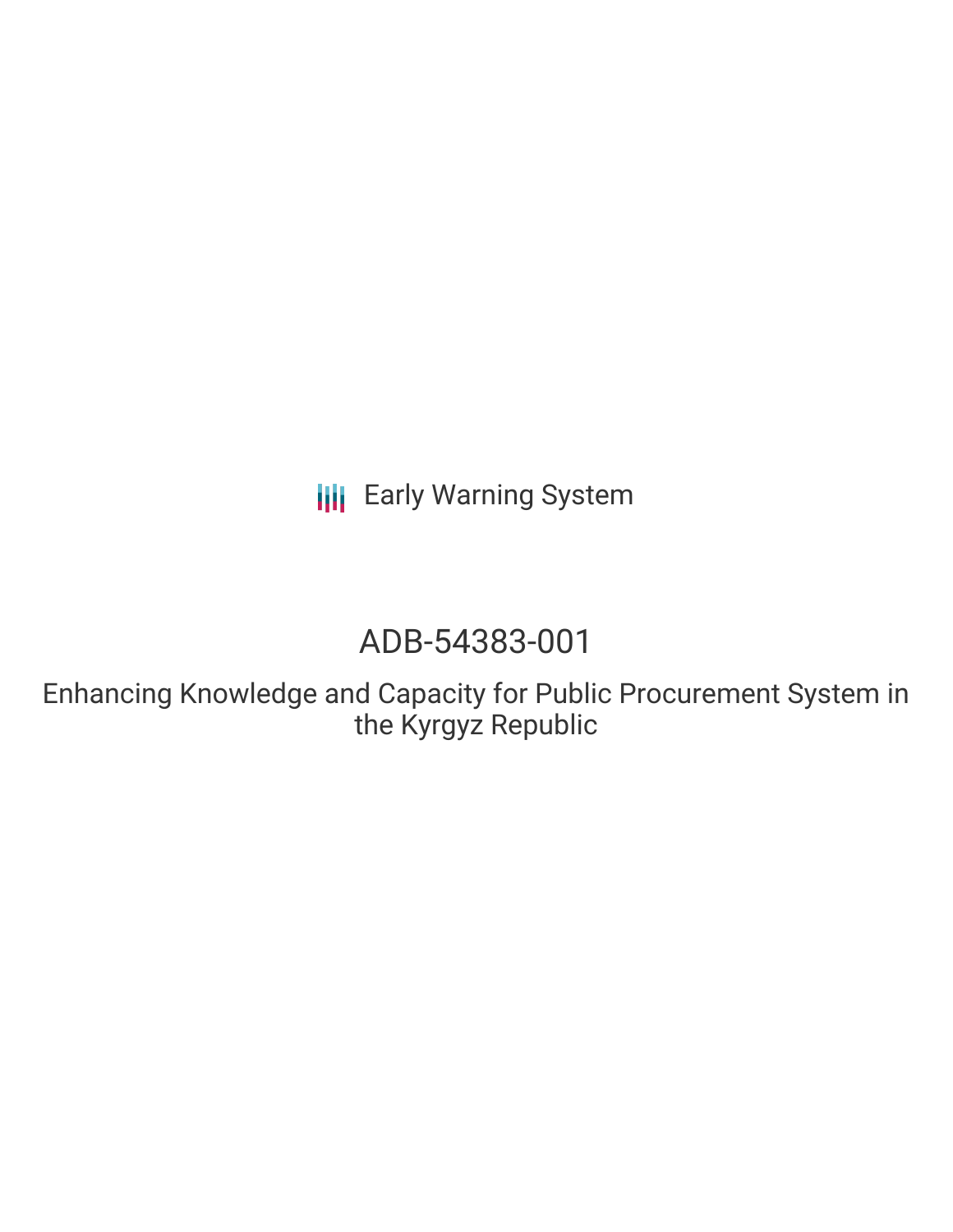

# **Quick Facts**

| <b>Countries</b>               | Kyrgyzstan                                |
|--------------------------------|-------------------------------------------|
| <b>Financial Institutions</b>  | Asian Development Bank (ADB)              |
| <b>Status</b>                  | Active                                    |
| <b>Bank Risk Rating</b>        | U                                         |
| <b>Voting Date</b>             | 2020-09-23                                |
| <b>Borrower</b>                | Government                                |
| <b>Sectors</b>                 | Law and Government, Technical Cooperation |
| <b>Investment Type(s)</b>      | Grant                                     |
| <b>Investment Amount (USD)</b> | $$0.23$ million                           |
| <b>Project Cost (USD)</b>      | $$0.23$ million                           |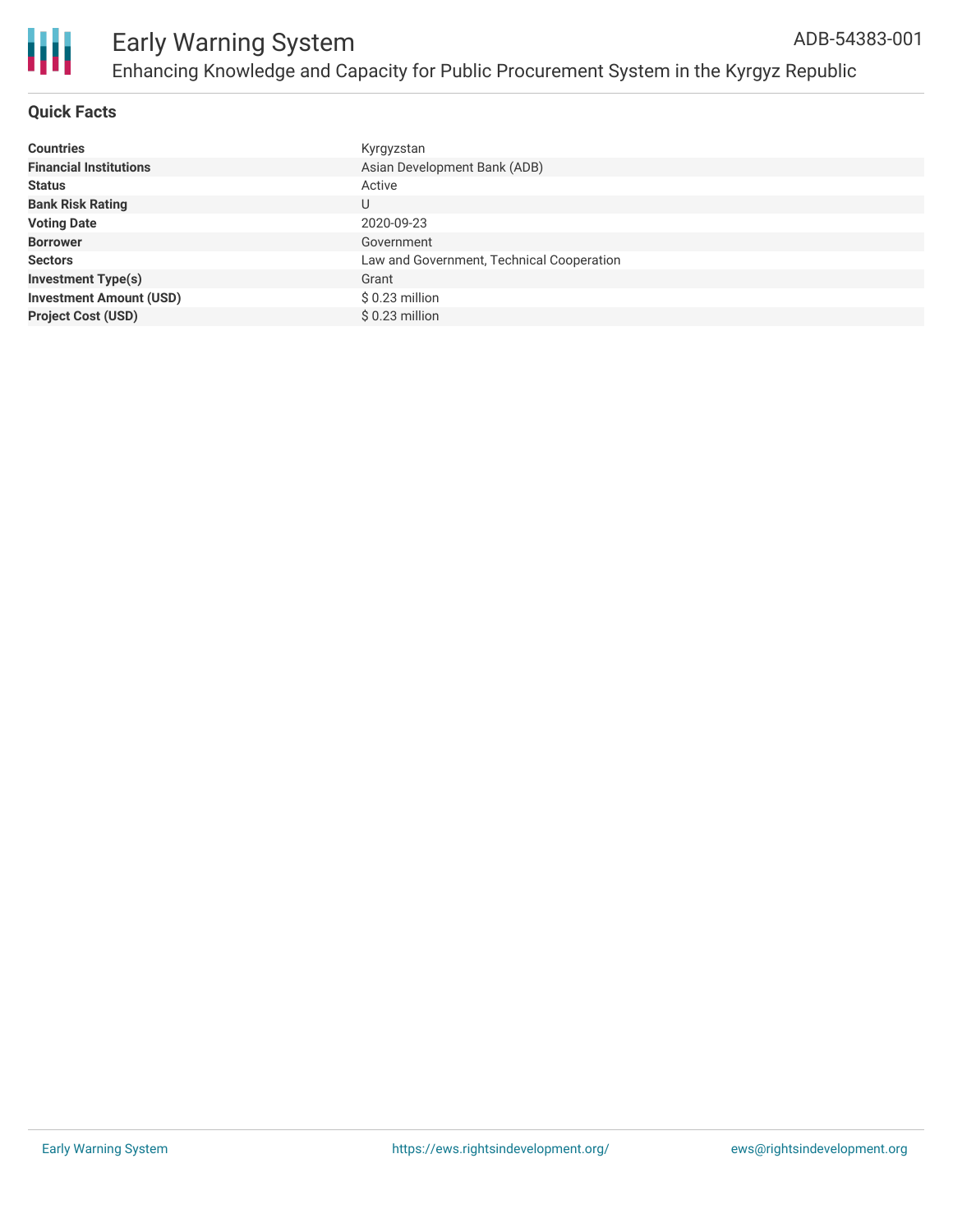

# **Project Description**

Under this project ADB is going to provide Technical support to Kyrgyz government for improvement of the functionality and security of the Kyrgyz government e-procurement system (e-GP) by developing and introducing data asymmetric encryption and digital signature and procurement and installation of equipment critical for data management.

#### **PROJECT OBJECTIVES & IMPACT**

This program-Government e-GP portal is widely used by government agencies and State-Owned Enterprises (SOE), but in the recent years, the Public Procurement Department (PPD) has experienced problems related to security and malfunctioning of the e-GP system and the agency has no resources (finacial and expertise) to resolve them. Also, despite the functional enhancements made in the recent years, there is need to enhance the system functionality to handle the end-to-end procurement processes entirely online.

The following impact is expected from this TA: improved public administration in the Kyrgyz Republic through better functionality of national e-procurement system.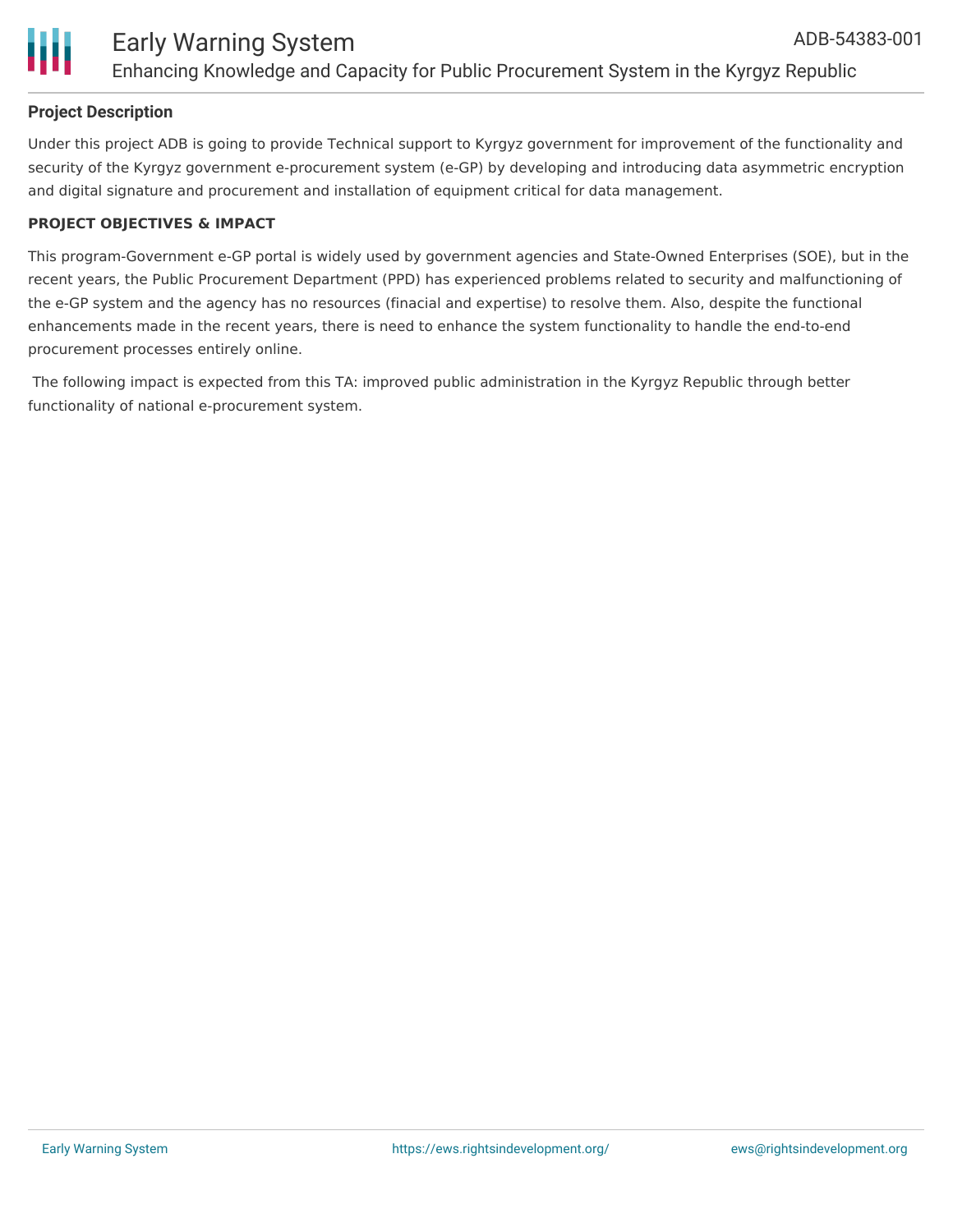

## Early Warning System Enhancing Knowledge and Capacity for Public Procurement System in the Kyrgyz Republic ADB-54383-001

# **Investment Description**

Asian Development Bank (ADB)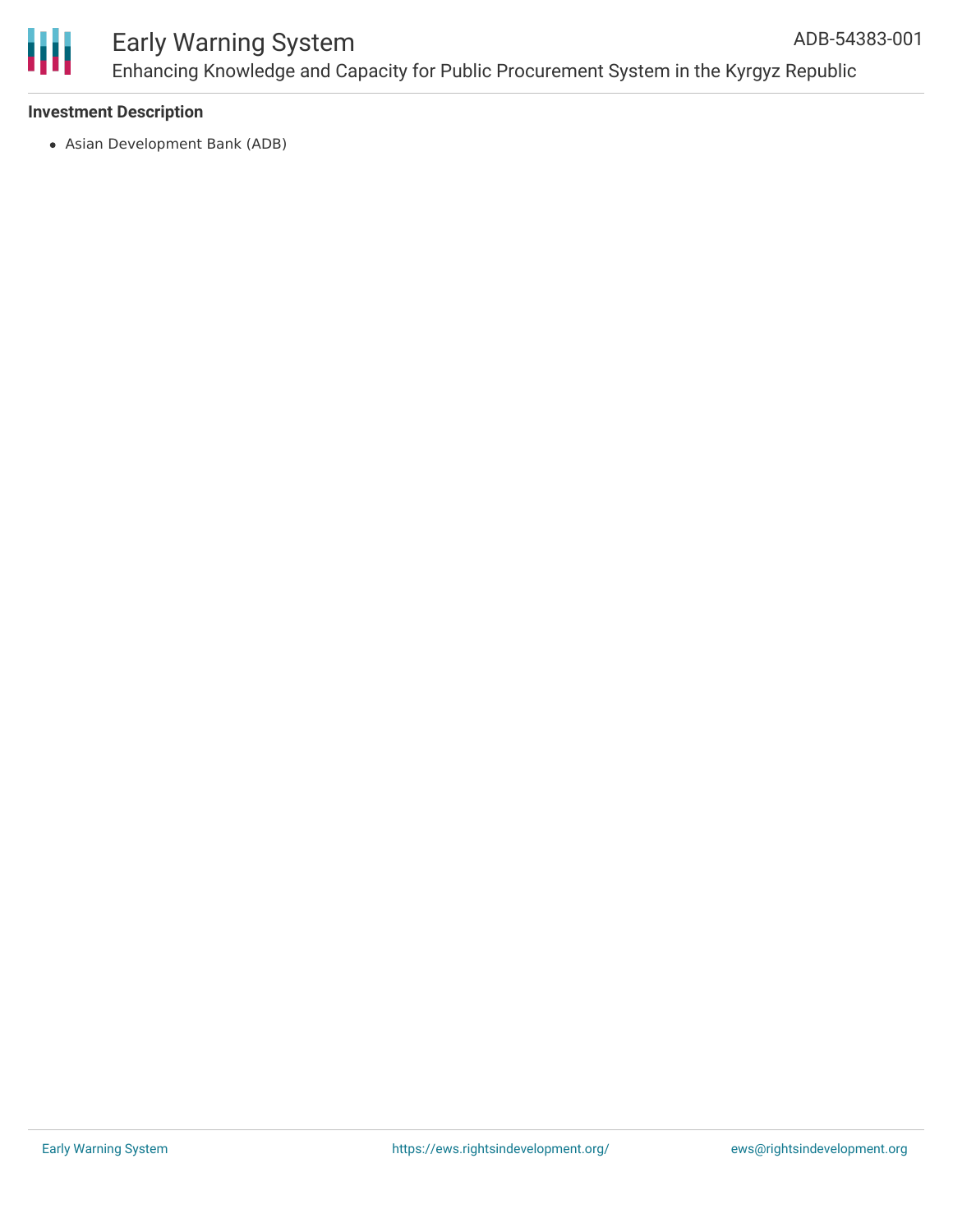# **Contact Information**

#### ACCESS TO INFORMATION

You can submit an information request for project information at: https://www.adb.org/forms/request-information-form

ADB has a two-stage appeals process for requesters who believe that ADB has denied their request for information in violation of its Access to Information Policy. You can learn more about filing an appeal at: https://www.adb.org/site/disclosure/appeals

#### ACCOUNTABILITY MECHANISM OF ADB

The Accountability Mechanism is an independent complaint mechanism and fact-finding body for people who believe they are likely to be, or have been, adversely affected by an Asian Development Bank-financed project. If you submit a complaint to the Accountability Mechanism, they may investigate to assess whether the Asian Development Bank is following its own policies and procedures for preventing harm to people or the environment. You can learn more about the Accountability Mechanism and how to file a complaint at: <http://www.adb.org/site/accountability-mechanism/main>.

#### **Ministry of Finance**

Public Debt Department Room 500 58 Erkindik Boulevard Bishkek 720040, Kyrgzy Republic